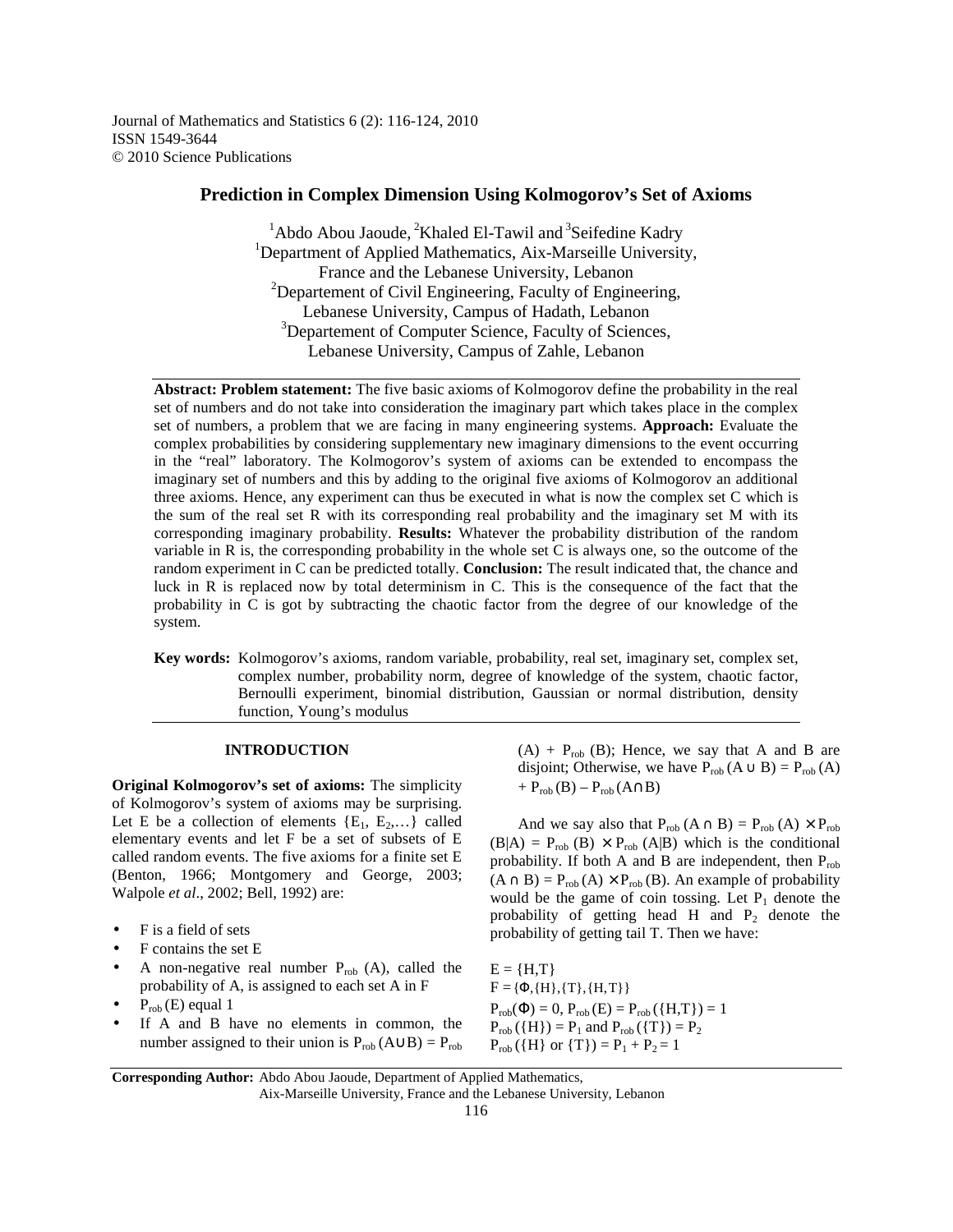$P_{\rm rob}({H} \text{ and } {T}) = 0$ 

 And this according to the original Kolmogorov's set of axioms.

## **ADDING THE IMAGINARY PART M**

 Now, if we can add to this system of axioms an imaginary part such that:

- Let  $P_m = i (1-P_r)$  be the probability of an associated event in M (the imaginary part) to the event A in R (the real part). It follows that  $P_r + P_m/i = 1$  where  $i^2 = -1$  (the imaginary number)
- We construct the complex number  $Z = P_r + P_m =$  $P_r + i(1-P_r)$  having a norm  $|Z|^2 = P_r^2 + (P_m / i)^2$
- Let Pc denote the probability of an event in the universe C where  $C = R + M$ . We say that Pc is the probability of an event A in R with its associated event in M such that:  $Pc^{2} = (P_{r} + P_{m} / i)^{2} = |Z|^{2} - 2iP_{r}P_{m}$  and is always equal to 1

 We can see that the system of axioms defined by Kolmogorov could be hence expanded to take into consideration the set of imaginary probabilities (Abou Jaoude Abdo, 2004; 2005; 2007).

**Example 1: Coin tossing (Bernoulli experiment):** If we return to the game of coin tossing, we define the probabilities as follows:

| Output              | R                        | M                        |
|---------------------|--------------------------|--------------------------|
| Getting Head        | $Pr_i = p_i$             | $Pm_1 = q_1 = i (1-p_1)$ |
| <b>Getting Tail</b> | $Pr_2 = p_2$             | $Pm_2 = q_2 = i(1-p_2)$  |
| Sum                 | $\sum_{i=1}^{n} p_i = 1$ | $\sum q_i = i$           |

If we calculate  $|Z_1|^2$  for the event of getting Head, we get:

$$
|Z_1|^2 = Pr_1^2 + (Pm_1 / i)^2
$$
  
=  $p_1^2 + (q_1 / i)^2 = p_1^2 + (1 - p_1)^2$   
=  $1 + 2p_1(p_1 - 1) = 1 - 2p_1(1 - p_1)$ 

This implies that:

$$
1 = |Z_1|^2 + 2p_1(1 - p_1) = |Z_1|^2 - 2i.p_1i(1 - p_1) = |Z_1|^2 - 2iPr_1 P m_1
$$
  
= Pr<sub>1</sub><sup>2</sup> + (Pm<sub>1</sub> / i)<sup>2</sup> - 2i Pr<sub>1</sub> Pm<sub>1</sub> = (Pr<sub>1</sub> + Pm<sub>1</sub> / i)<sup>2</sup> = Pc<sub>1</sub><sup>2</sup>

where,  $i^2 = i \times i = -1$  and  $\frac{1}{i} = -i$ .

 This is coherent with the axioms already defined and especially axiom 8. Similarly, if we calculate  $|Z_2|^2$ for the event of getting Tail, we get:

$$
|Z_2|^2 = Pr_2^2 + (Pm_2 / i)^2
$$
  
=  $p_2^2 + (q_2 / i)^2 = p_2^2 + (1 - p_2)^2$   
=  $1 + 2p_2(p_2 - 1) = 1 - 2p_2(1 - p_2)$ 

This implies that:

$$
1 = |Z_2|^2 + 2p_2(1 - p_2) = |Z_2|^2 - 2i.p_2i(1 - p_2) = |Z_2|^2 - 2i Pr_2 P m_2
$$
  
= Pr<sub>2</sub><sup>2</sup> + (Pm<sub>2</sub>/i)<sup>2</sup> - 2i Pr<sub>2</sub>Pm<sub>2</sub> = (Pr<sub>2</sub> + Pm<sub>2</sub>/i)<sup>2</sup> = Pe<sub>2</sub><sup>2</sup>

 This is also coherent with the axioms already defined and especially axiom 8.

### **ROLE OF THE IMAGINARY PART**

It is apparent from the set of axioms that the addition of an imaginary part to the real event makes the probability of the event in C always equal to 1. In fact, if we begin to see the universe as divided into two parts, one real and the other imaginary, understanding will follow directly. The event of tossing a coin and of getting a head occurs in R (in our real laboratory), its correspondent probability is  $P_r$ . One may ask directly what makes that we ignore the output of the experiment (e.g., tossing the coin). Why should we use the probability concept and would not be able to determine surely the output? After reflection one may answer that: if we can know all the forces acting upon the coin and determine them precisely at each instant, we can calculate their resultant which will act upon the coin, according to the well known laws of dynamics and determine thus the output of the experiment:

$$
\sum_i F_i = m a \,
$$

where:  $F =$ The force  $m =$ The mass  $a =$ The acceleration

 Hence, taking into consideration the effect of all hidden (i.e., unknown and undetermined) forces or variables, the experiment becomes deterministic, that is, it becomes possible to know the output with a probability equal to 1. This is plausible if we consider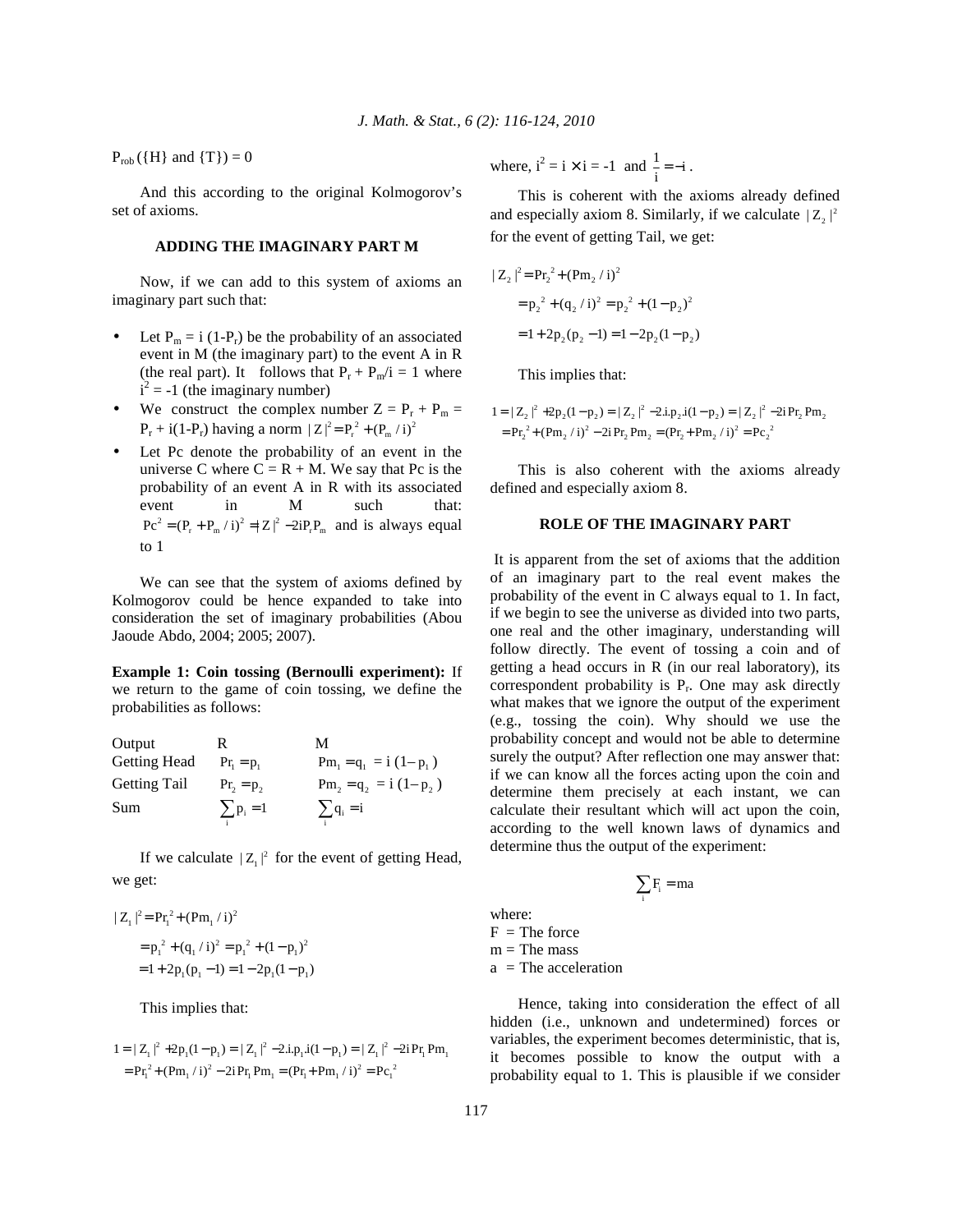the simple experiments of dynamics like of a falling apple or a rolling body experiments where the hidden variables are totally known and determined and which are: Gravitation, air resistance, friction and resistance of the material. But when the hidden variables become difficult to determine totally like in the example of lottery-where the ball has to be chosen mechanically by the machine in an urn of hundred moving bodies!!!-we are not able in the latter case to determine precisely which ball will be chosen since the number of forces acting on each ball are so numerous that the kinematics study is very difficult indeed. Consequently, the action of hidden variables on the coin or the ball makes the result what it is. Hence the complete knowledge of the set of hidden variables makes the event deterministic; That is, it will occur surely and thus the probability becomes equal to one, (Boursin, 1986; Dacunha-Castelle, 1996; Dahan *et al*., 1992; Ekeland, 1991; Gleick, 1997; Kuhn, 1970; Poincare, 1968; Prigogine, 1997; Prigogine and Isabelle, 1992; Dahan and Peiffer, 1986).

 Now, let M be the universe of the hidden variables and let  $|Z|^2$  be the degree of our knowledge of this phenomenon.  $P_r$  is always and according to Kolmogorov's axioms, the probability of an event. A total ignorance of the set of variables in M makes:

- $P_r = P_{rob}$  (getting Head) = 1/2 and  $P_{rob}$  (getting Tail)  $= 1/2$  (if they are equiprobable)
- $\frac{1}{1}$   $\Big|^{2}$  $|Z_1|^2$  in this case is equal to  $1 - 2p_1(1 - p_1) = 1 - (2 \times 1/2) \times (1 - 1/2) = 1/2$

 Conversely, a total knowledge of the set in R makes:  $P_{\text{rob}}$  (getting Head) = 1 and  $P_{\text{m}} = P_{\text{rob}}$  (imaginary part) = 0. Therefore, we have  $|Z_1|^2 = 1 - (2 \times 1) \times (1 - 1) = 1$ because the phenomenon is totally known, that is, its laws are determined; hence, our degree of our knowledge of the system is 1 or 100%.

 Now, if we can tell for sure that an event will never occur i.e. like 'getting nothing' (the empty set), in the game of Head and Tail,  $P_r$  is accordingly = 0, that is the event will never occur in R.  $P_m$  will be equal to  $i(1-P_r)$  =  $i(1-0) = i$  and  $|Z_1|^2 = 1 - (2 \times 0) \times (1-0) = 1$ , because we can tell that the event of getting nothing surely will never occur thus our degree of knowledge of the system is 1 or 100%.

It follows that we have always:  $1/2 \le |Z|^2 \le 1$  since  $|Z|^2 = P_r^2 + (P_m / i)^2$  and  $0 \le P_r, P_m \le 1$ . And in all cases we have:  $Pc^{2} = (P_{r} + P_{m} / i)^{2} = |Z|^{2} - 2iP_{r}P_{m} = 1$ .

**Meaning of the last relation:** According to an experimenter tossing the coin in R, the game is a game of luck: the experimenter doesn't know the output in the sense already explained. He will assign to each outcome a probability  $P_r$  and say that the output is not deterministic. But in the universe  $C = R + M$ , an observer will be able to predict the outcome of the game since he takes into consideration the contribution of M, so we write:

 $Pc^{2} = (P_{+} + P_{-}/i)^{2}$ 

 So in C, all the hidden variables are known and this leads to a deterministic experiment executed in an eight dimensional universe (four real and four imaginary; where three for space and one for time in R and three for space and one for time in M) (Balibar, 1980; Greene, 2000; 2004; Hoffmann *et al*., 1975). Hence Pc is always equal to 1. In fact, the addition of new dimensions to our experiment resulted to the abolition of ignorance and non-determination. Consequently, the study of this class of phenomena in C is of great usefulness since we will be able to predict with certainty the outcome of experiments conducted. In fact, the study in R leads to nonpredictability and uncertainty.

 So instead of placing ourselves in R, we place ourselves in C then study the phenomena, because in C the contributions of M are taken into consideration and therefore a deterministic study of the phenomena becomes possible. Conversely, by taking into consideration the contribution of the hidden forces we place ourselves in C and by ignoring them we restrict our study to non-deterministic phenomena in R (Srinivasan and Mehata, 1988; Stewart, 1996; 2002; Van Kampen, 2006; Weinberg, 1992).

### **THE CHAOTIC FACTOR CHF**

 It follows from the above definitions and axioms that:

$$
2iP_rP_m = 2i \times P_r \times i \times (1 - P_r) =
$$
  

$$
2i^2 \times P_r \times (1 - P_r) = -2P_r(1 - P_r) = Chf
$$

 $2iP_r P_m$  will be called the chaotic factor in our experiment and is denoted by 'Chf '. We will see why we have called this term the chaotic factor, in fact:

• In case  $P_r = 1$ , that is in the case of a certain event, the chaotic factor of the event of getting Head or getting Tail is equal to  $-2 \times 1 \times (1-1) = 0$ .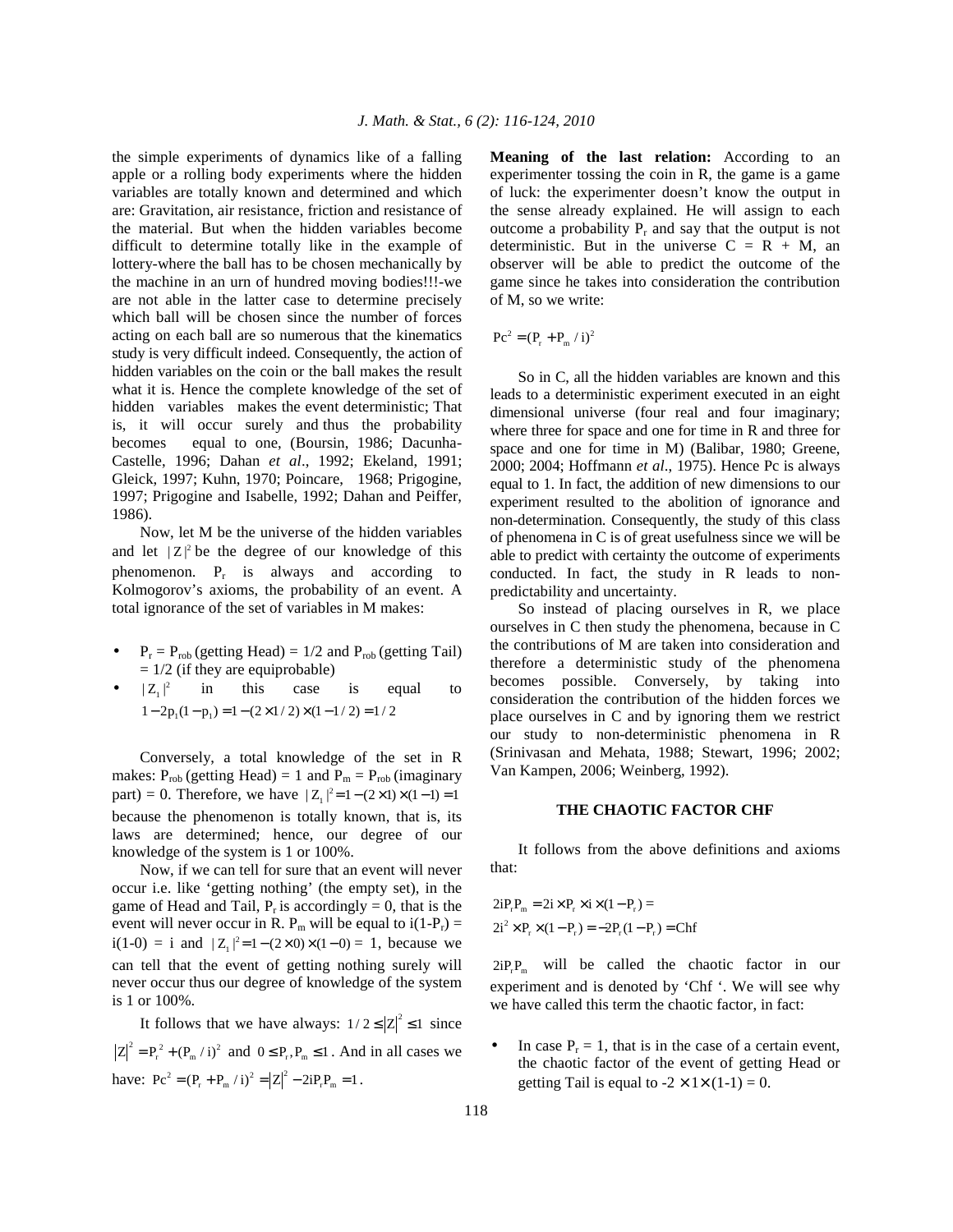• In case  $P_r = 0$ , that is in the case of an impossible event:

 $Chf = -2 \times 0 \times (1-0) = 0.$ 

• In case  $P_r = 1/2$ , Chf =  $-2 \times 1/2 \times (1-1/2) = -1/2$ 

We notice that  $-1/2 \leq C$ hf  $\leq 0$  and hence,  $Pc^2 = |Z|^2 - Chf$ . Then we can conclude that (Fig. 1):

 $Pc<sup>2</sup> =$  Degree of our knowledge of the system-chaotic factor = 1 therefore  $Pc = 1$ 

 This means that if we succeed to eliminate the chaotic factor in an experiment, the output will always be with the probability  $= 1$ , (Gleick, 1997; Orluc and Herve, 2005; Ducrocq and Warusfel, 2004).

**A moving body:** If a set of forces is acting upon a body of mass m, the resultant law of dynamics would be:

$$
\sum_i F_i = ma
$$

Where:

 $F =$ The force

 $m =$ The mass

 $a =$ The acceleration



Fig.1: The graphs of  $|Z|^2$  and Chf in function of  $P_r$ 

 The second law of dynamics will enable us to determine the exact position of the body after a time t, in condition that the sum of all the forces is totally known. Suppose that:  $\sum F_i = mg + R + F + f$ , that is i gravitation, reaction, the force of friction and an unknown force f, are acting on the body. We note that f, may be positive (with the motion) or negative (against the motion). One can see that the chaotic factor is due to f and when the Chf  $= 0$  then the probability that the body will be in a calculated position at time t is equal to 1. The study could easily lead to a probabilistic study of the trajectory of the body when f is ignored and when it is a random variable (hence the Chf is different from zero). A good illustration of this is the study of perfect gases in thermodynamics, (Gleick, 1997; Stewart, 1996; 2002).

## **THE DEVELOPMENT OF TWO STATISTICAL DISTRIBUTIONS**

 We will develop below two statistical distributions which are the binomial distribution and the normal distribution to illustrate the use of imaginary probabilities. The binomial law is the following (Walpole *et al*., 2002):

$$
P_{\rm rob} \, [\text{event}] = C_N^K p^k q^{N-k}
$$

where, 
$$
C_N^k = \frac{N!}{k!(N-k)!} = \binom{N}{k} = {}_N C_k
$$
.

 It is the probability to get an event k times from N repeated experiments, like in the game of tossing a coin N times. This law is discrete by nature.

 The continuous law that we will illustrate here is the Gauss-Laplace distribution or the normal distribution (Benton, 1966):

$$
dF = \rho(x, t).dx = \frac{1}{\sqrt{4\pi Dt}} \cdot \exp\left(\frac{-x^2}{4Dt}\right) dx
$$

Where:

 $\rho(x,t)$  = The density function of diffusion

 $D =$ The diffusion factor

 $x =$  The displacement of the particle

 $t =$ The time of displacement

 $\bar{x}$  = 0 = mean value of x

 $\sigma = \sqrt{2Dt}$  = The standard deviation

 This density function has been taken from thermodynamics and statistical mechanics and it is the normal law of Karl Friedrich Gauss and Pierre Simon de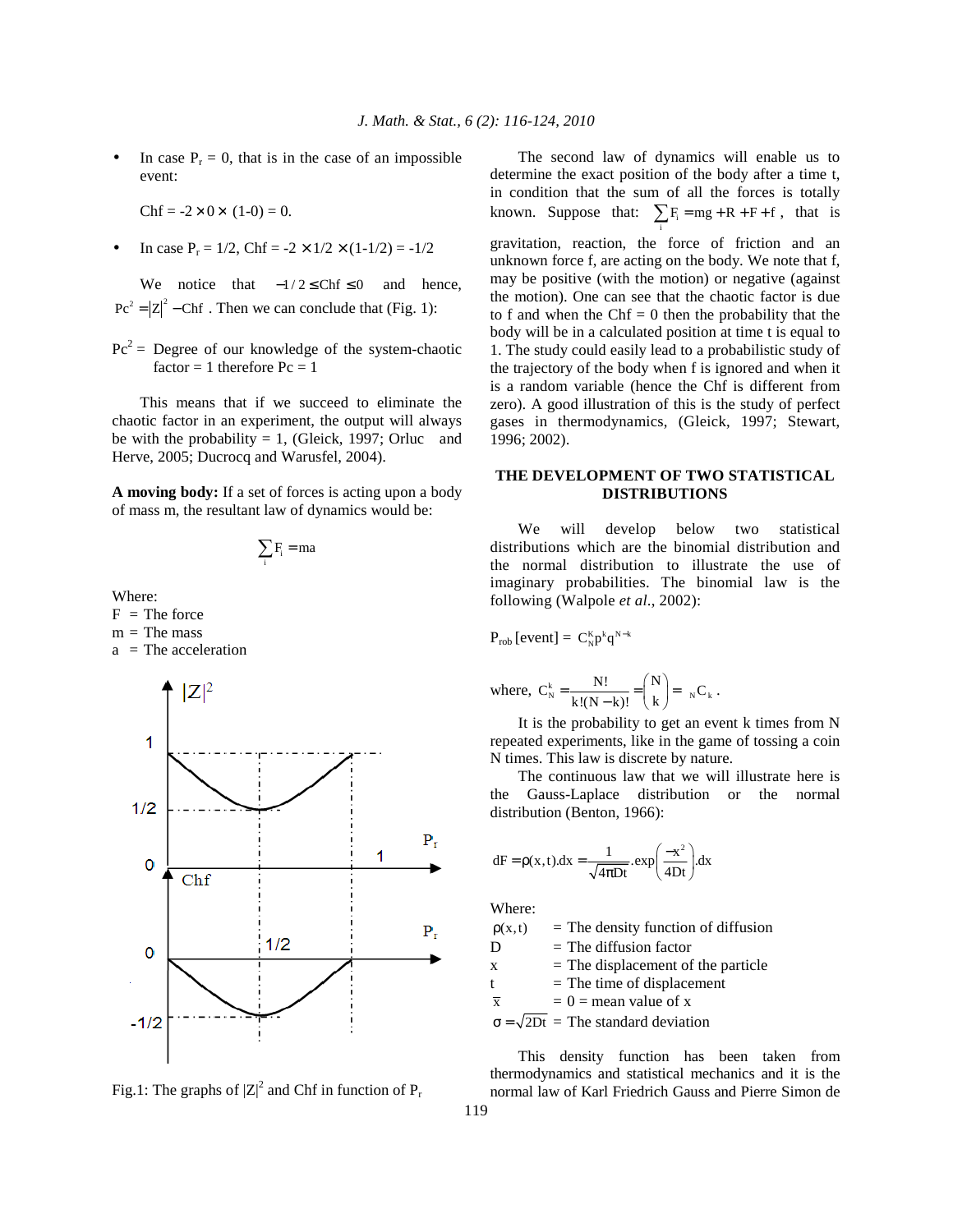Laplace. This density function is the continuous form of the discrete binomial theory that we have mentioned.

 All our study is to compute probabilities. The new idea is to add new dimensions to our experiment and this will make the work deterministic. In fact, the probability theory is a non-deterministic theory by nature; that means that the outcome of the events is due to luck. In adding new dimensions to the event, we make the work deterministic and hence the game of tossing a coin will have a certain outcome in the complex set C. It is of great importance that the game of luck becomes totally predictable since we will be totally knowledgeable to predict the outcome of statistical events that occur in nature like in thermodynamics. Therefore the work that should be done is to add the contributions of M that make the event in  $C = R + M$  deterministic. If this is found to be fruitful, then a new theory in statistical sciences will be elaborated and this to understand deterministically those phenomena that used to be random phenomena in R.

**First distribution: The Binomial distribution:** Getting Head k times from N trials (Montgomery and George, 2003):

R  
\n
$$
P_{r_k} = p_k = C_N^k p^k q^{N-k}
$$
\n
$$
P_{m_k} = i(1 - P_{r_k}) = i(1 - p_k)
$$

Summation:

$$
\sum_{k=0}^N Pr_k = \sum_{k=0}^N p_k = \sum_{k=0}^N C_N^k p^k q^{N-k} = (p+q)^N = 1^N = 1
$$

and

$$
\sum_{k=0}^N P m_k = \sum_{k=0}^N i.(1-P r_k) = i \sum_{k=0}^N (1-P r_k) = i \bigg( \sum_{k=0}^N 1 - \sum_{k=0}^N P r_k \bigg) =
$$
  

$$
i.[(N+1)-1] = iN
$$

 If we compute the norm of the complex number  $Z_k = Pr_k + Pm_k$  we get:

$$
|Z_{k}|^{2} = Pr_{k}^{2} + (Pm_{k} / i)^{2} = p_{k}^{2} + (1 - p_{k}^{2}) = 1 + 2p_{k}(p_{k} - 1) = 1 - 2p_{k}(1 - p_{k})
$$

This implies that:

 $1 = |Z_k|^2 + 2p_k(1 - p_k) = |Z_k|^2 - 2.i.p_k.i.(1 - p_k) =$  $Z_k \vert^2 - 2 \text{i} P r_k P m_k = P r_k^2 + (P m_k / i)^2 - 2 \text{i} P r_k P m_k =$  $(Pr_k + Pm_k / i)^2 = Pc_k^2 \Rightarrow Pc_k = 1$ 

 This is coherent with the axioms that we have already defined.

**Second distribution: The Gaussian distribution:** To find the probability of an event following the normal distribution, we use the density function. We should

have  $\sum p_k = 1$ , or in continuous form we should have k the integration over the whole domain equal to 1 like in this way (Benton, 1966; Chen *et al.*, 1997):

$$
\int_{-\infty}^{+\infty} dF = \int_{-\infty}^{+\infty} \rho(x, t) dx = \int_{-\infty}^{+\infty} \frac{1}{\sqrt{4\pi Dt}} \exp\left(\frac{-x^2}{4Dt}\right) dx = \frac{1}{\sqrt{4\pi Dt}} \int_{-\infty}^{+\infty} \exp\left(\frac{-x^2}{4Dt}\right) dx = \frac{1}{\sqrt{4\pi Dt}} \times \sqrt{4\pi Dt} = 1
$$

 Now, the probability of finding the particle in the interval between −∞ and L is:

$$
\int\limits_{-\infty}^{L}\frac{1}{\sqrt{4\pi Dt}}\exp\Biggl(\frac{-x^2}{4Dt}\Biggr)dx=P_{\rm rob}\bigl[\,x\leq L\,\bigr]=P_{I_L}=p_{L}\,;
$$

and the associated probability in M is:

$$
Pm_{L} = i.(1 - Pr_{L}) = i.P_{rob}[x > L] = i.\int_{L}^{+\infty} \frac{1}{\sqrt{4\pi Dt}} \cdot \exp\left(\frac{-x^{2}}{4Dt}\right) dx
$$
  
= i.P\_{rob} [to find the particle in the interval L and +∞]

 Now, if we compute the norm of the complex number  $Z_L = Pr_L + Pm_L$  we get:

$$
|Z_{L}|^{2} = Pr_{L}^{2} + (Pm_{L}/i)^{2} = p_{L}^{2} + (1 - p_{L})^{2} = 1 + 2p_{L}(p_{L} - 1) = 1 - 2p_{L}(1 - p_{L})
$$

This implies that:

$$
1 = |Z_L|^2 + 2p_L(1 - p_L) = |Z_L|^2 - 2i^2 \cdot p_L \cdot (1 - p_L) =
$$
  
\n
$$
|Z_L|^2 - 2i \cdot p_L \cdot i \cdot (1 - p_L) = |Z_L|^2 - 2i \cdot Pr_L \cdot Pm_L =
$$
  
\n
$$
Pr_L^2 + (Pm_L / i)^2 - 2i \cdot Pr_L \cdot Pm_L =
$$
  
\n
$$
(Pr_L + Pm_L / i)^2 = Pe_L^2 \Rightarrow Pe_L = 1
$$

where,  
\n
$$
Z_{L} = Pr_{L} + Pm_{L} = \int_{-\infty}^{L} \rho(x, t) dx + i \int_{L}^{+\infty} \rho(x, t) dx;
$$
\nwritten for short  $Z_{L} = \int_{-\infty}^{L} + i \int_{L}^{+\infty}$ .  
\nWe deduce from the above that:

120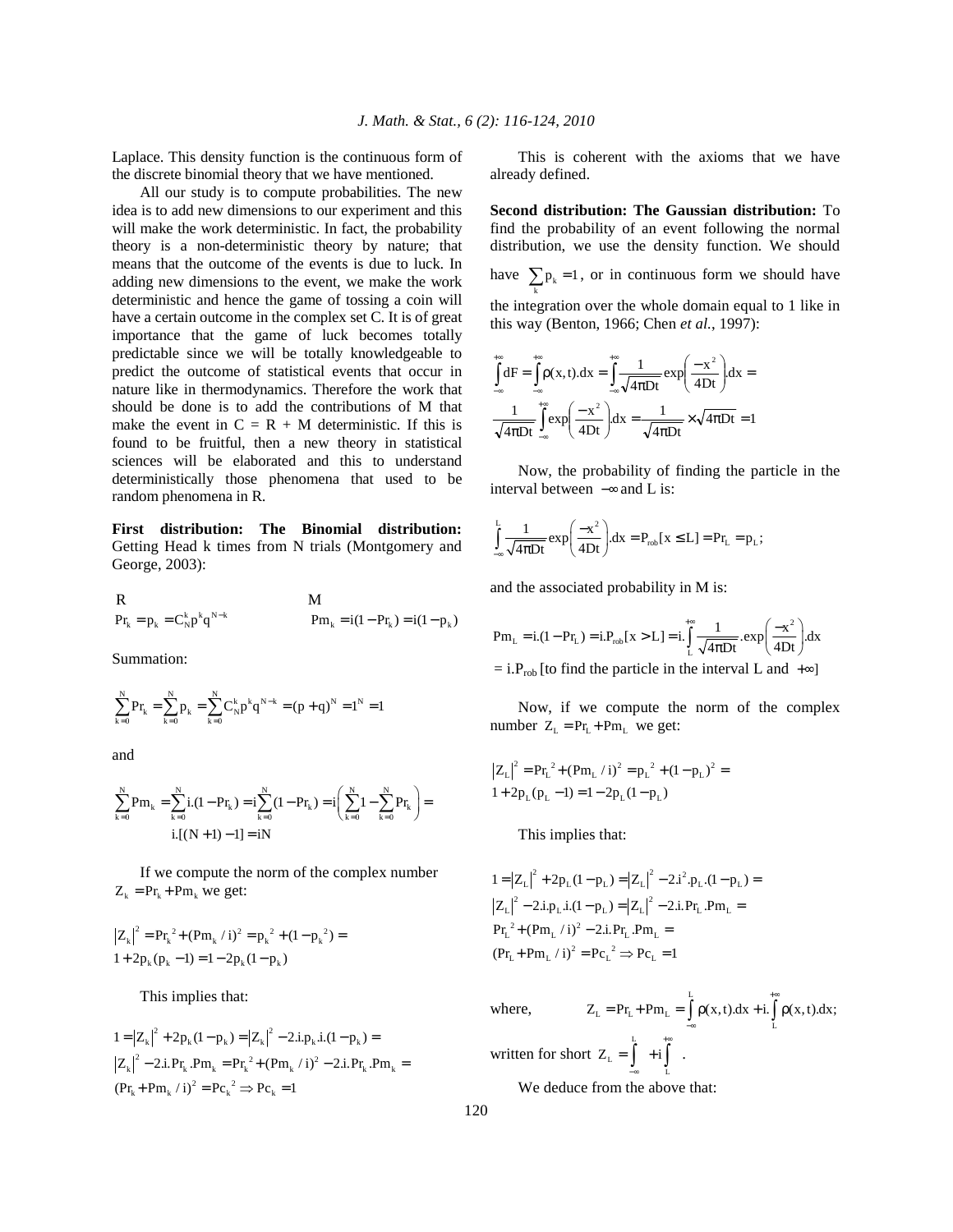$$
Pc_L^2 = (Pr_L + Pm_L / i)^2 = \left(\int_{-\infty}^{L} \frac{i \int_{-\infty}^{+\infty}}{i} \right)^2 =
$$

$$
\left(\int_{-\infty}^{L} + \int_{L}^{+\infty} \right) = \left(\int_{-\infty}^{+\infty} \right)^2 = 1^2 = 1
$$

 This is also coherent with the axioms already defined.

Now the chaotic factor is:

$$
Chf_{L} = 2 \text{.} Pr_{L}. Pm_{L} = 2 \text{.} i \times \int_{-\infty}^{L} \times i \times \int_{L}^{+\infty} = -2 \times \int_{L}^{L} \times \int_{-\infty}^{+\infty} = -2 \times \int_{-\infty}^{L} \times \left(1 - \int_{-\infty}^{L}\right)
$$

One can directly see that  $\text{Chf}_{\text{L}} = 0$  if  $\text{L} \rightarrow -\infty$  or  $L \rightarrow +\infty$ , that means that we will not find the particle in no place or we will find always the particle somewhere respectively. Finally, we say that:

 $Pc_L^2 = |Z_L|^2 - 2i.Pr_L.Pm_L =$ Degree of our knowledge-Chaotic factor  $= 1$ 

where,  $|Z_L|$  is the norm of  $Z_L$  that combines here both the contributions of R and M; hence, we can notice that  $Z_L$  is a complex number. It is the chaotic factor that makes the study of an event in R a random process. Hence, any event in C is deterministic. This is the advantage of working in C.

**Example: Application to Young's modulus** (Khaled, 2002)**:** Let E be the Young's modulus in a material domain as it is shown in the Fig. 2 and we assume that it follows a Gaussian distribution. Let  $\overline{E}$  be the mean value of E and is taken to be equal to 29575 Ksi. Let  $\sigma_{\rm E}$  be the standard deviation of E and is equal to 1507 Ksi. Let the coefficient of variation be  $c.v = \frac{\sigma_E}{\bar{E}} = \frac{1507}{29575} \approx 0.051$  $=\frac{\sigma_{\rm E}}{\sqrt{2}} = \frac{1507}{20.557} \approx 0.051$ .



Fig. 2: The Young's modulus E in a material domain

We can compute from the statistical tables that:

P<sub>rob</sub> [28000 Ksi ≤E≤ 29000 Ksi] = 0.3332,  $P_{\text{rob}}$  [-∞<E≤29000 Ksi] = 0.3520 and  $P_{\text{rob}}$  [29000 Ksi  $\le E$ <+∞] = 0.6480

As well P<sub>rob</sub> [ E 
$$
\leq 0
$$
]  $\approx 0$ .  
\nWe can see that P<sub>rob</sub>[ a  $\leq E \leq b$  ] =  $\Phi(u_b) - \Phi(u_a)$ ,  
\nwhere  $u_b = \frac{b - \overline{E}}{\sigma_E}$  and  $u_a = \frac{a - \overline{E}}{\sigma_E}$ .  
\nIf a = 28000 and b = 29000, then the probability =  
\n $\Phi\left(\frac{29000 - 29575}{1507}\right) - \Phi\left(\frac{28000 - 29575}{1507}\right) = 0.3332$   
\nNote that:

$$
\Phi(u_0) = \int_{-\infty}^{u_0} \frac{1}{\sqrt{2\pi}} \exp\left(\frac{-u^2}{2}\right) du = P_{\text{rob}}[u \le u_0]
$$

where, E  $u = \frac{E - E}{\sigma_E}.$ 

In the real domain R we have:  
\n
$$
dF = f_E(u).du = \frac{1}{\sqrt{2\pi}} exp\left(\frac{-u^2}{2}\right).du \qquad and \int_{-\infty}^{+\infty} dF = \int_{-\infty}^{+\infty} \frac{1}{\sqrt{2\pi}} exp\left(\frac{-u^2}{2}\right) du = \int_{-\infty}^{+\infty} \frac{1}{\sqrt{2\pi}\sigma_E} exp\left(\frac{-1}{2}\left(\frac{E - \overline{E}}{\sigma_E}\right)^2\right) dE = 1.
$$

Now:

$$
P_{\text{rob}}[-\infty < E \le 29000] = Pr_0 =
$$
  

$$
\int_{-\infty}^{29000} \frac{1}{\sqrt{2\pi}.1507} exp\left[-\frac{1}{2}\left(\frac{E - 29575}{1507}\right)^2\right] dE
$$
  
= 0.3520

 The corresponding probability in the imaginary domain M is:

$$
Pm_0 = i(1 - Pr_0) = i.P_{rob}[E > 29000] =
$$
  
i. 
$$
\int_{29000}^{+\infty} \frac{1}{\sqrt{2\pi}1507} exp\left[-\frac{1}{2}\left(\frac{E - 29575}{1507}\right)^2\right] dE =
$$
  
i × 0.6480

 If we compute the norm of the complex number  $Z_0 = Pr_0 + Pm_0$  we have:

$$
|Z_0|^2 = Pr_0^2 + (Pm_0 / i)^2 = Pr_0^2 + (1 - Pr_0)^2 = 1 + 2Pr_0(Pr_0 - 1) = 1 - 2Pr_0(1 - Pr_0);
$$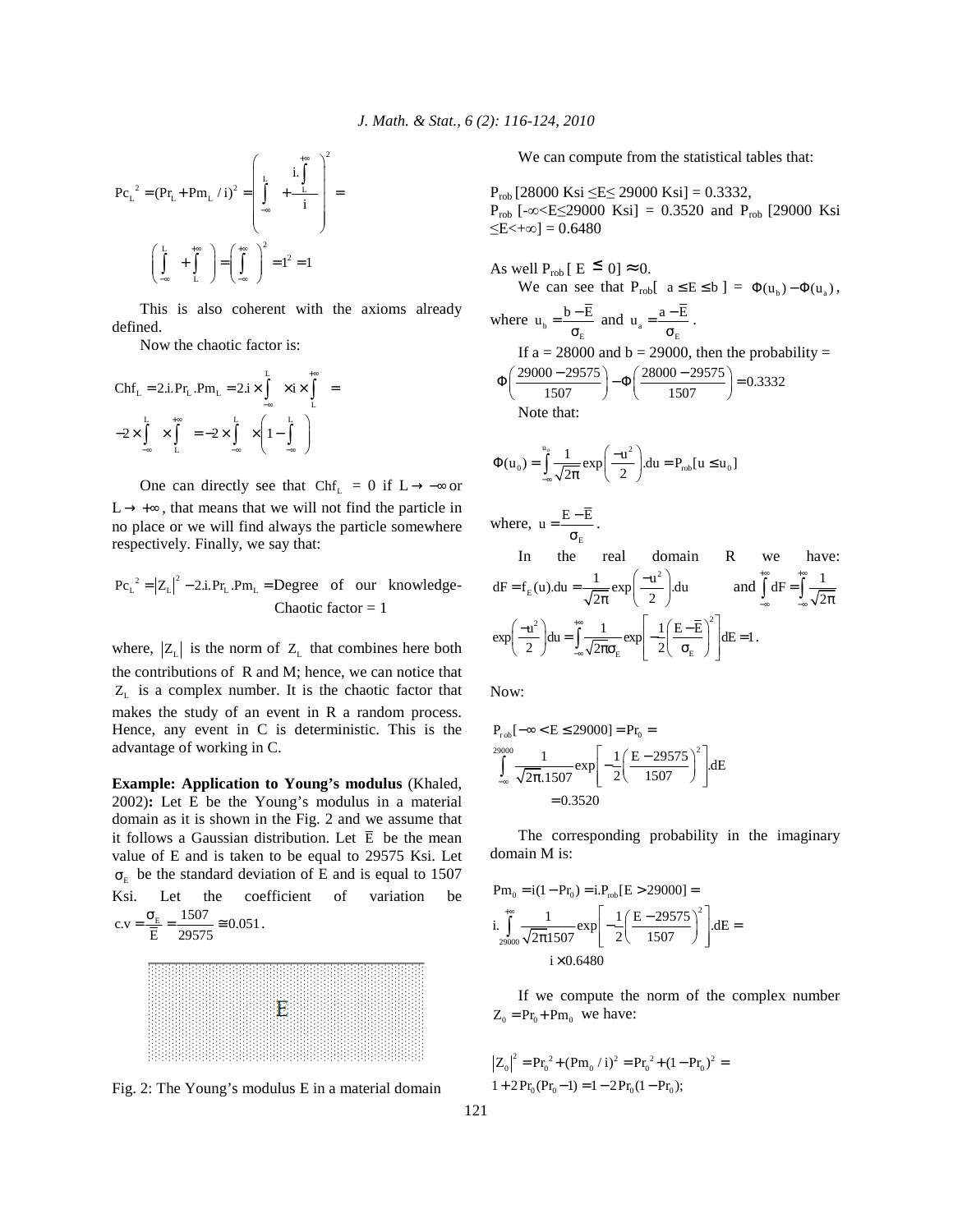This implies that:

$$
1 = |Z_0|^2 + 2Pr_0(1 - Pr_0) = |Z_0|^2 - 2\mathbf{i}^2 \cdot Pr_0 \cdot (1 - Pr_0) =
$$
  

$$
|Z_0|^2 - 2\mathbf{i} \cdot Pr_0 \cdot Pm_0 = Pr_0^2 + (Pm_0 / i)^2 - 2\mathbf{i} \cdot Pr_0 \cdot Pm_0 =
$$
  

$$
(Pr_0 + Pm_0 / i)^2 = Pe_0^2 \Rightarrow Pe_0 = 1
$$

We note that:

$$
Z_0 = Pr_0 + Pm_0 =
$$
  

$$
\int_{-\infty}^{E_0} f_E(u) du + i \int_{E_0}^{+\infty} f_E(u) du = 0.3520 + i \cdot 0.6480
$$

where  $E_0 = 29000$ .

We have also:

$$
{Pc_0}^2 = (Pr_0 + Pm_0 / i)^2 = \left(\int_{-\infty}^{E_0} + \int_{E_0}^{+\infty} \right)^2 = \left(\int_{-\infty}^{+\infty} \right)^2 = 1^2 = 1
$$

And the chaotic factor is:

$$
\begin{aligned}\n\text{Chf}_0 &= 2 \text{.i.} \text{Pr}_0 \cdot \text{Pm}_0 = 2 \text{.i.} \times \int_{-\infty}^{E_0} \times i \times \int_{E_0}^{+\infty} = -2 \times \int_{-\infty}^{E_0} \times \left(1 - \int_{-\infty}^{E_0}\right) \\
\text{where, } \text{Chf}_0 &= 0 \quad \text{if} \quad \begin{cases} E_0 \to -\infty & \text{hence } Pr_0 = 0 \\ \text{or} \\ E_0 \to +\infty & \text{hence } Pr_0 = 1 \end{cases} \\
\text{Therefore, we say that:}\n\end{aligned}
$$

 $Pc_0^2 = |Z_0|^2 - 2i.Pr_0.Pm_0 = \text{Degree}$  of our knowledge-Chaotic factor = 1. And if  $\text{Chf}_0 = 0 \Rightarrow |Z_0|^2 = 1$ , in other words, if the chaotic factor is zero, then the degree of our knowledge is 1 or 100%

Numerically, we write:

$$
|Z_0|^2 = (0.3520)^2 + (0.6480)^2 =
$$
  
0.123904 + 0.419904 = 0.543808  $\Rightarrow$   

$$
|Z_0| = 0.737433 \Rightarrow \text{Chf}_0 \neq 0, \text{ Notice that } \frac{1}{2} \leq |Z_0|^2 \leq 1
$$

Hence:

Chf<sub>0</sub> = 0.543808 − 1 =  
−0.456192, Notice that 
$$
-\frac{1}{2} \le Chf_0 \le 0
$$



Fig. 3: The graphs of  $f_E(E)$  and Chf in function of E

 Consequently, we can say that: The degree of our knowledge  $|Z_0|^2 = 0.543808$  and the chaotic factor Chf<sub>0</sub> =  $-0.456192$ . What is interesting here is thus we have quantified both the degree of our knowledge and the chaotic factor of the event.

Notice that:

The degree of our knowledge =  $0.543808 - (-0.456192)$ - the chaotic factor  $= 0.543808 + 0.456192 = 1 = Pe_0$ 

Conversely, if we assume that:

Chf<sub>0</sub> = 0 ⇒ 
$$
|Z_0|^2 = 1
$$
 ⇒ Pr<sub>0</sub><sup>2</sup> + (Pm<sub>0</sub> / i)<sup>2</sup> = 1

$$
\Rightarrow 2Pr_0(1 - Pr_0) = 0 \Rightarrow \begin{cases} Pr_0 = 0 & \text{if } E_0 \to -\infty \\ \text{or} & \text{if } E_0 \to +\infty \\ Pr_0 = 1 & \text{if } E_0 \to +\infty \end{cases}
$$

$$
Chf_0 = -\frac{1}{2} \Rightarrow E_0 = \overline{E} \text{ and } |Z_0|^2 = \frac{1}{2}
$$

If E<sub>0</sub> increases to become = 30,000 then both  $|Z_0|^2$ and  $Chf_0$  increase.

Therefore:

 $\lim_{E_0 \to +\infty}$  (Chf<sub>0</sub>) = 0  $= 0$  and  $\lim_{E_0 \to \infty} ( |Z_0|^2 )$  $\lim_{E_0 \to +\infty} \left( \left| Z_0 \right|^2 \right) = 1$ where  $Pc_0^2 = |Z_0|^2 - \text{Chf}_0 = 1$ , for every  $E_0$  in the real set R (Fig. 3 and 4).

### **NUMERICAL SIMULATIONS**

 We have used the programming language C++ to simulate the two Bernoulli and Binomial discrete probability distributions. Table 1 shows the simulation of the Bernoulli distribution and Table 2 shows the simulation of the Binomial distribution.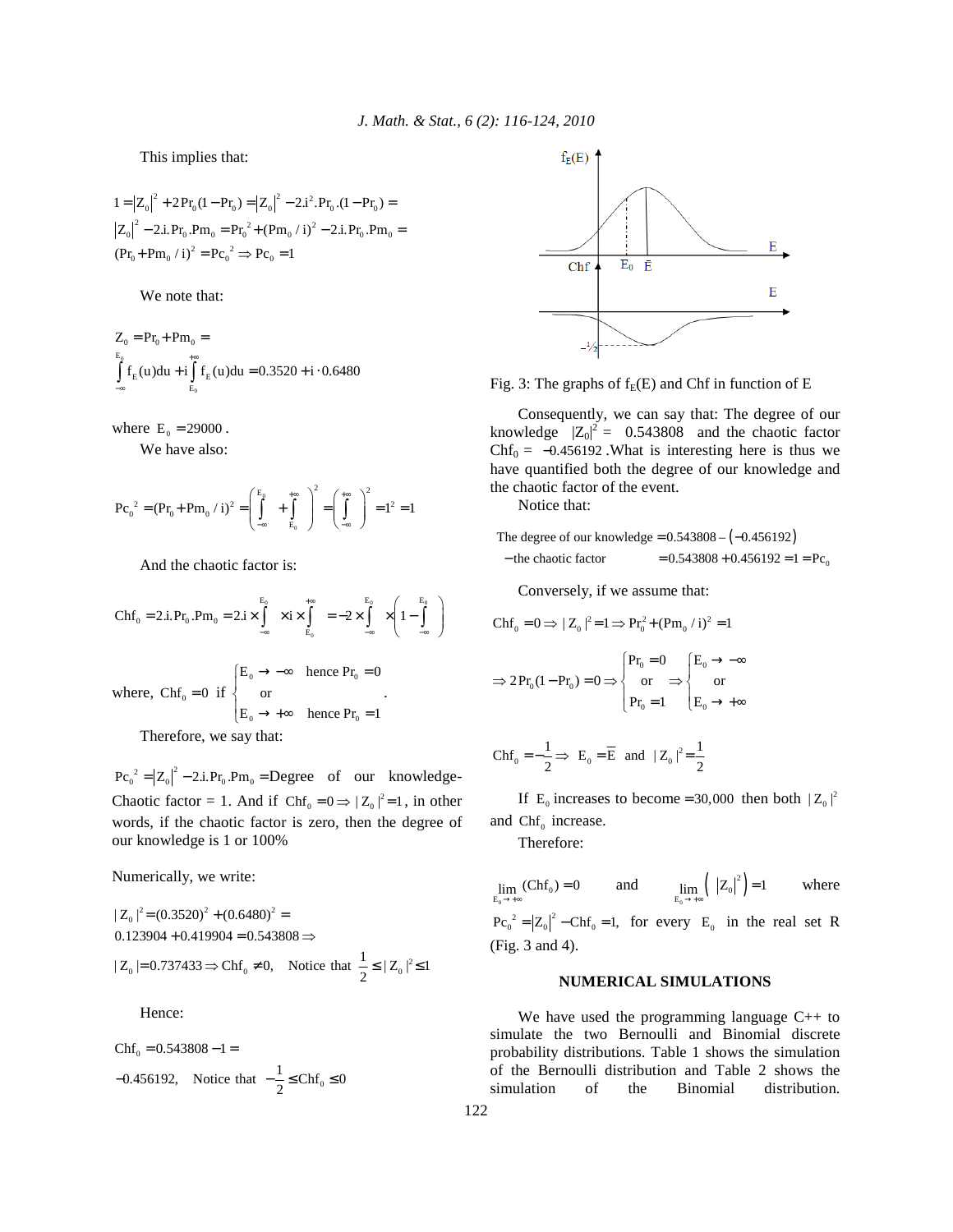|               | $p_1$ | p <sub>2</sub> | $^{\circ}$ Pr | $q_1$  | $q_2$  | $\nabla$ Pm | IZ,   | $Chf_1$  | $P_{C_1}$ |
|---------------|-------|----------------|---------------|--------|--------|-------------|-------|----------|-----------|
| Simulation #1 | 0.402 | 0.598          |               | 0.598i | 0.402i |             | 0.519 | $-0.481$ |           |
| Simulation #2 | 0.250 | 0.750          |               | 0.750i | 0.250i |             | 0.625 | $-0.375$ |           |
| Simulation #3 | 0.327 | 0.673          |               | 0.673i | 0.327i |             | 0.560 | $-0.440$ |           |
| Simulation #4 | 0.269 | 0.731          |               | 0.731i | 0.269i |             | 0.607 | $-0.393$ |           |
| Simulation #5 | 0.312 | 0.688          |               | 0.688i | 0.312i |             | 0.570 | $-0.43$  |           |
| Simulation #6 | 0.906 | 0.094          |               | 0.094i | 0.906i |             | 0.829 | $-0.171$ |           |
| Simulation #7 | 0.463 | 0.537          |               | 0.537i | 0.463i |             | 0.503 | $-0.497$ |           |

Table 1: Simulation of the Bernoulli distribution: Random draw of  $p_1 (p_2 = 1-p_1)$ 

Table 2: Simulation of the Binomial distribution: Consider  $N = 10$  and  $k = 3$ 

|               | $p_1$ | $q_1$ | $Pr_{k}$ | $\rm{Pm}_{k}$ | $Pr_{\nu}$<br>$k=0$ | $Pm_{\nu}$<br>$k=0$ | $Z_k$  | $Chf_k$   | $P_{C_k}$ |
|---------------|-------|-------|----------|---------------|---------------------|---------------------|--------|-----------|-----------|
| Simulation #1 | 0.608 | 0.392 | 0.038    | 0.962i        |                     | 10i                 | 0.9270 | $-0.073$  |           |
| Simulation #2 | 0.553 | 0.447 | 0.072    | 0.928i        |                     | 10i                 | 0.8660 | $-0.134$  |           |
| Simulation #3 | 0.012 | 0.988 | 0.0002   | 0.9998i       |                     | 10i                 | 0.9995 | $-0.0005$ |           |
| Simulation #4 | 0.319 | 0.681 | 0.265    | 0.735i        |                     | 10i                 | 0.6110 | $-0.389$  |           |
| Simulation #5 | 0.157 | 0.843 | 0.141    | 0.859i        |                     | 10i                 | 0.7580 | $-0.242$  |           |
| Simulation #6 | 0.442 | 0.558 | 0.175    | 0.825i        |                     | 10i                 | 0.7120 | $-0.288$  |           |
| Simulation #7 | 0.461 | 0.539 | 0.155    | 0.845i        |                     | 10i                 | 0.7370 | $-0.263$  |           |



Fig. 4: Graph of the linear function  $|Z|^2$  – Chf = 1

In the simulations, the values of  $p_1$  are taken from the computer system by using the C++ predefined function rand( ) which is a pseudorandom number generator (Deitel and Deitel, 2003). The other values like  $p_2, q_1, q_2$ are deduced from  $p_1$ . Hence, Monte Carlo simulation method proves numerically what has been found above theoretically (Cheney and Kincaid, 2004; Gentle James, 2003; Gerald and Wheatley, 2000; Liu, 2001; Muller, 2005; Robert and George, 2004).

#### **CONCLUSION**

 The degree of our knowledge in the real universe R is unfortunately incomplete, hence the extension to the complex universe C that includes the contributions of both the real universe R and the imaginary universe M. Consequently, this will result in a complete and perfect degree of knowledge in C. This hypothesis is verified in this study by the mean of many examples encompassing both discrete and continuous domains. Moreover, we have proved a linear proportional relation between the degree of knowledge and the chaotic factor. In fact, in

order to have a certain prediction of any event it is necessary to work in the complex universe C in which the chaotic factor is quantified and subtracted from the degree of knowledge to lead to a probability in C equal to one. Thus, the study in the complex universe results in replacing the phenomena that used to be random in R by deterministic and totally predictable ones in C. In a future work, we will more develop the concept of complex probabilities and this by determining the characteristics (expectation, variance, and standard deviation) of what we called the complex random vectors. Moreover, we will prove using this key complex concept the very well known law of large numbers.

#### **REFERENCES**

- Abou Jaoude Abdo, M., 2004. Numerical methods and algorithms for applied mathematicians. Ph.D. Thesis, Department of Applied Mathematics, Bircham International University.
- Abou Jaoude Abdo, M., 2005. Computer simulation of monte carlo methods and random phenomena. Ph.D. Thesis, Department of Computer Science, Bircham International University.
- Abou Jaoude Abdo, M., 2007. Analysis and algorithms for the statistical and stochastic paradigm. Ph.D. Thesis, Department of Applied Statistics and Probability, Bircham International University.
- Balibar, F., 1980. Albert Einstein: Physique, Philosophie, Politique. 1st Edn., Paris, Le Seuil, ISBN: 2-02-039658-0, pp: 229-465.
- Bell, E.T., 1992. The Development of Mathematics. 1st Edn., Dover Publications, Inc., United States of America, ISBN: 0-486-27239-7, pp: 582-594.